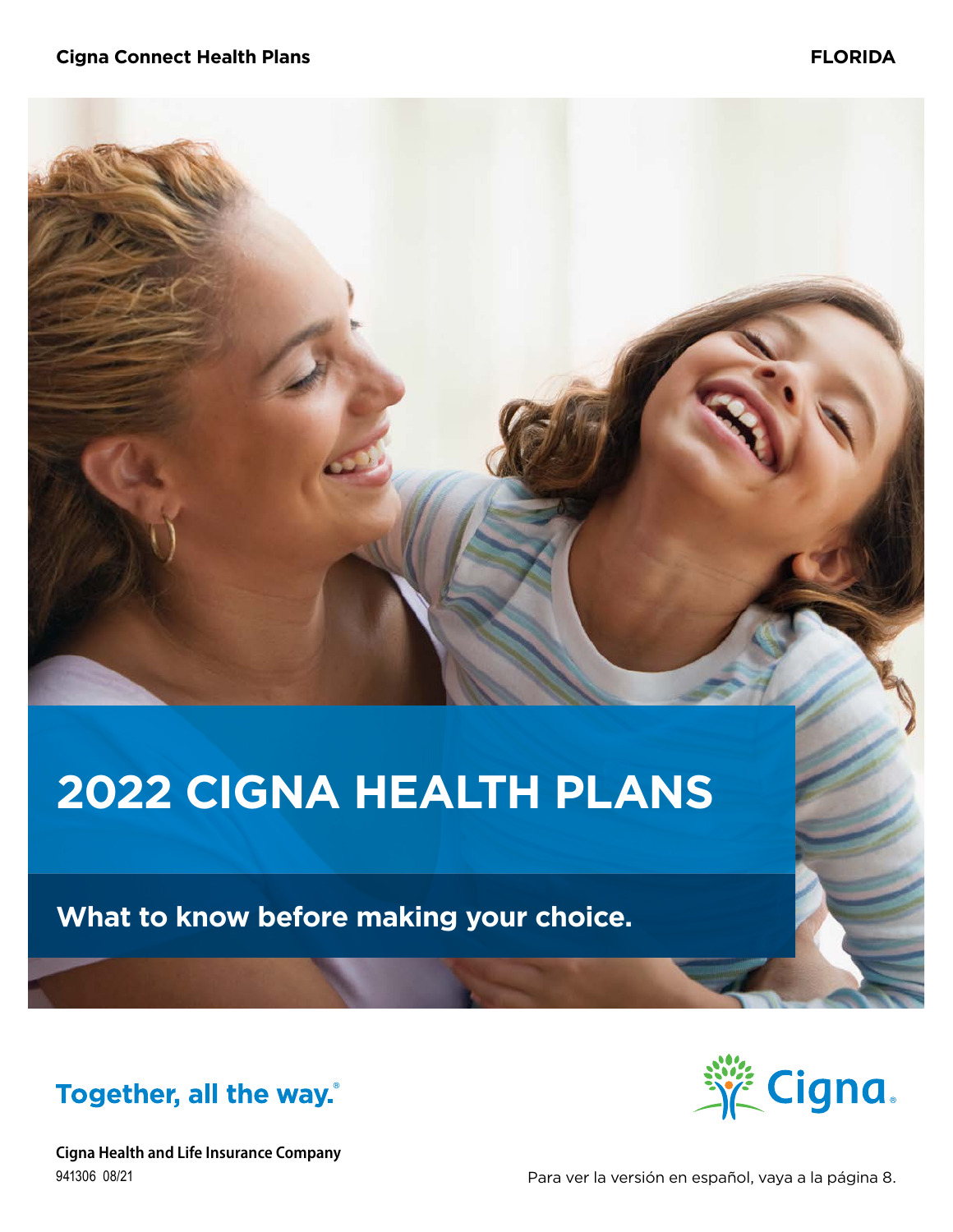# It's not just about when you're sick.

Health is a lifelong journey, and enrolling in a health plan plays an important part. That's why at Cigna, we give you the tools and support you need to make the best choice for your health and your budget. Use this brochure as a guide, or call **855.939.1246** for help with important plan considerations.

# Every Cigna individual and family health plan includes:

## **The care and service you need.**

**\$0**

**\$0**

preventive care1

virtual care2

# **No referrals**

to see a specialist, but your Primary Care Provider (PCP) can help you locate an in-network specialist

# **24/7/365**

access to a doctor, nurse or customer service representative by phone or at **[myCigna.com](http://myCigna.com)**

# **Cigna One Guide®**

which gives you personalized support and help with answers to all your plan questions

# **Price Transparency Tools**

help you estimate costs ahead of time and avoid surprise bills

## **Coverage for these 10 essential health benefits.**

- Ambulatory patient services (outpatient services)
- Emergency services
- Hospitalization
- Maternity and newborn care
- Mental health and substance use disorder services, including behavioral health treatment
- Prescription drugs
- Rehabilitative and habilitative services (those that help patients acquire, maintain or improve skills necessary for daily functioning) and devices
- Laboratory services
- Preventive and wellness services and chronic disease management
- Pediatric services, including oral and vision care $3$

3. Pediatric dental is not available in all states. Some states have stand-alone dental plans with pediatric services. Additionally, some states have a bundled pediatric dental option for off-exchange consumers.

<sup>1.</sup> Plans may vary. Includes eligible in-network preventive care services. Some preventive care services may not be covered, including most immunizations for travel. Reference plan documents for a list of covered and non-covered preventive care services.

<sup>2.</sup> Cigna provides access to dedicated virtual care through a national telehealth provider, MDLIVE located on myCigna, as part of your health plan. Providers are solely responsible for any treatment provided to their patients. Video chat may not be available in all areas or with all providers. This service is separate from your health plan's network and may not be available in all areas. **\$0 virtual care benefit for minor acute medical care not available for all plans. HSA plans and non-minor acute medical care may apply a copay, coinsurance or deductible. Virtual care does not guarantee that a prescription will be written.** Refer to plan documents for complete description of virtual care services and costs, including other telehealth/telemedicine benefits. For IL customers, a primary care provider referral may be required for specialist virtual visits.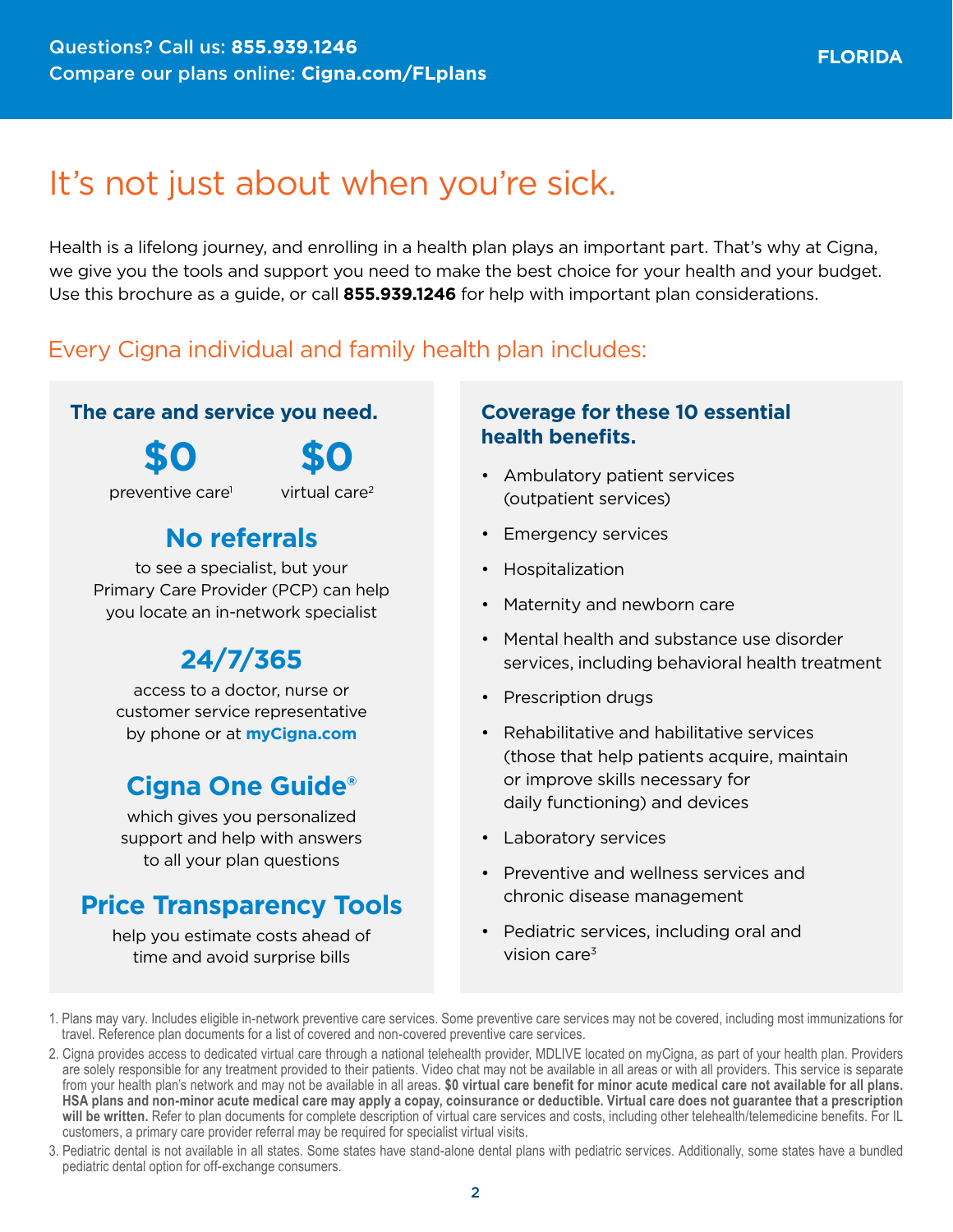#### **Cigna Take Control Rewards℠**

Earn up to \$275 in reward points for completing simple, educational online activities. You can then redeem your points for rewards or a debit card to help make health care costs more affordable.<sup>4</sup>

#### **Cigna Healthy Rewards®**

Enjoy discounts on a wide variety of health and wellness products, programs and services including:5



Vision care, LASIK surgery, hearing aids

Yoga products and virtual workouts

## **Specialty plans**

Specialty plans include the same coverage as Cigna Connect health plans, plus additional benefits that make it easier and more affordable to manage specific conditions.

- **Enhanced Asthma COPD Care Plan –** Pay \$20 or less for a 30-day supply of covered, eligible asthma or COPD medication plus \$0 for pulmonary rehabilitation services, certain pulmonary function tests and supplemental oxygen.
- **Enhanced Diabetes Care Plans –** Pay \$0 out of pocket for a 30-day supply of covered, eligible insulin and diabetes medications, plus nutritional counseling, certain lab work, exams and diabetic supplies.



- 4. The Cigna Take Control Rewards<sup>SM</sup> Program is available in all states to all primary subscribers that are active Cigna medical Individual and Family Plan policy holders and who are 18 years of age or older. All rewards may be considered taxable income. Contact your personal tax advisor for details. Program participation along with redeeming rewards is dependent on qualifying premiums being current and fully paid.
- 5. **Healthy Rewards programs are NOT insurance**. Rather, these programs give a discount on the cost of certain goods and services. The customer must pay the entire discounted cost. Some Healthy Rewards programs are not available in all states, and programs may be discontinued at any time. Participating providers are solely responsible for their goods and services.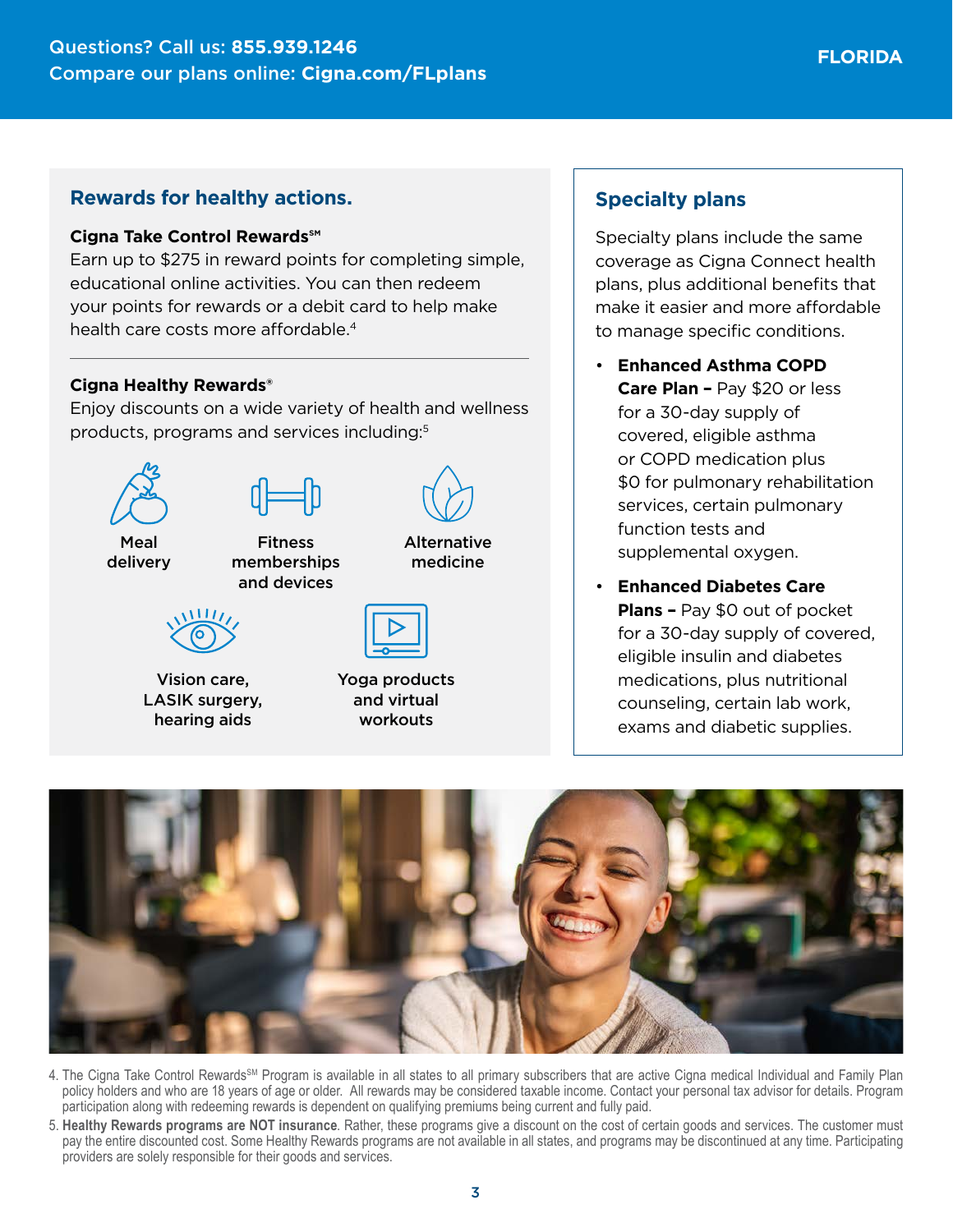

# Three things to think about before making your choice.

# 1. Cost

Choose a plan that meets your budget. Each plan has a variety of costs. These include:

- **Premium.** This is the payment you make each month to keep your coverage.
- **Deductible.** This is the set amount you pay out of pocket for covered medical services before your insurance starts sharing the cost.
- **Coinsurance.** Once you've met your annual deductible, you pay for a percentage of covered medical services and your health plan pays the rest.
- **Copays.** This is the fixed amount you pay for doctor visits, prescriptions or other medical services.

#### **Plans are available in three metal levels.**

Each is available on the Exchange and pays different amounts of the total cost of an average person's care. The higher the metal level, the more expenses your plan covers. To learn more, go to the "Summary of Benefits" on **[Healthcare.gov](http://Healthcare.gov)**.





Average amount you pay

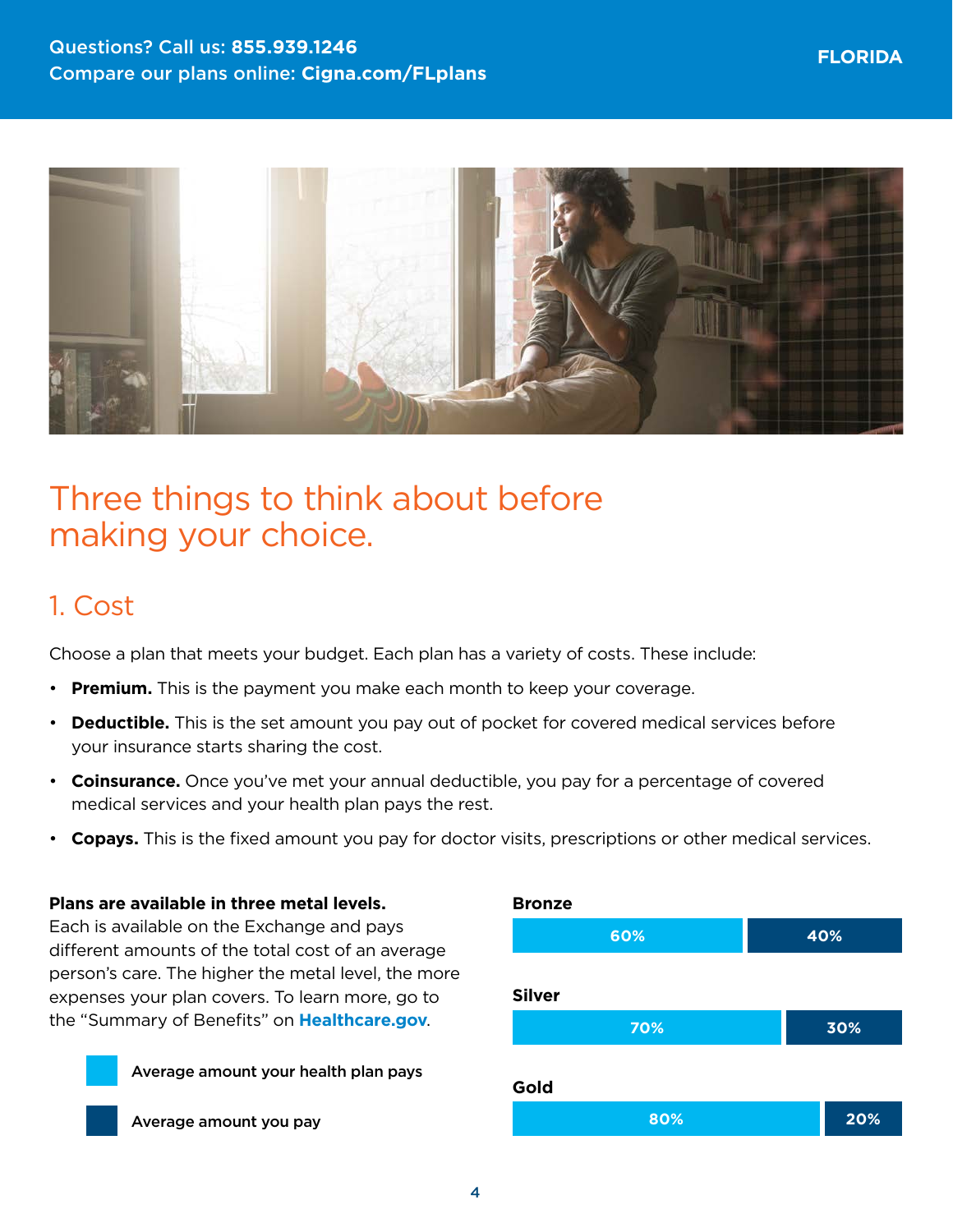

# 2. Financial assistance

Three out of four Cigna customers receive federal financial assistance when buying a plan on the Exchange.<sup>6</sup>

- **Premium tax credits** can reduce your monthly payment when you enroll in a Qualified Health Plan (QHP).<sup>7</sup>
- **American Rescue Plan (ARP)** helps 4 out of 10 new customers enroll in a plan for \$10 or less per month after federal financial assistance.8
- **Cost-sharing reductions** on Silver plans can reduce the amount you pay out of pocket when you get care. Household size and income requirements determine the reduction amount. Cost-sharing reductions may be combined with a premium tax credit.

*Native Americans and Alaska Natives may qualify for tax credits and special cost-sharing reductions if specific requirements are met.*

# 3. Care and coverage

The Cigna Connect Network is an **Exclusive Provider Organization (EPO)**, which gives you access to local providers selected with cost and quality in mind. To avoid extra expenses, make sure your current doctor is in-network or consider switching to one who is. To find out if your current doctor is in-network, visit **[Cigna.com/ifp-providers](https://www.Cigna.com/ifp-providers)**. **We offer Cigna Connect plans in** 

#### **In-network**

means the doctors and facilities meet certain requirements and agree to accept a discounted rate for services under your plan.

#### **Out-of-network**

means the doctor or facility is not contracted with your health plan and can charge you full price for services.



**the following Florida counties:** 

Broward, Collier, Indian River, Lake, Leon, Martin, Miami-Dade, Palm Beach, Orange, Osceola, Seminole, St. Lucie.

<sup>6.</sup> Based on internal data for 2021.

<sup>7.</sup> Federal financial assistance can only be applied to the purchase of a QHP, which is an insurance plan that's certified by the Health Insurance Marketplace®, provides essential health benefits, follows established limits on cost-sharing (like deductibles, copayments, and out-of-pocket maximum amounts), and meets other requirements under the Affordable Care Act.

<sup>8.</sup> CMS. "Four in Ten New Consumers Spend \$10 or Less Per Month for HealthCare.Gov Coverage Following Implementation of American Rescue Plan Tax Credits." <https://www.cms.gov/newsroom/press-releases/four-ten-new-consumers-spend-10-or-less-month-healthcaregov-coverage-following-implementation>. June 14, 2021.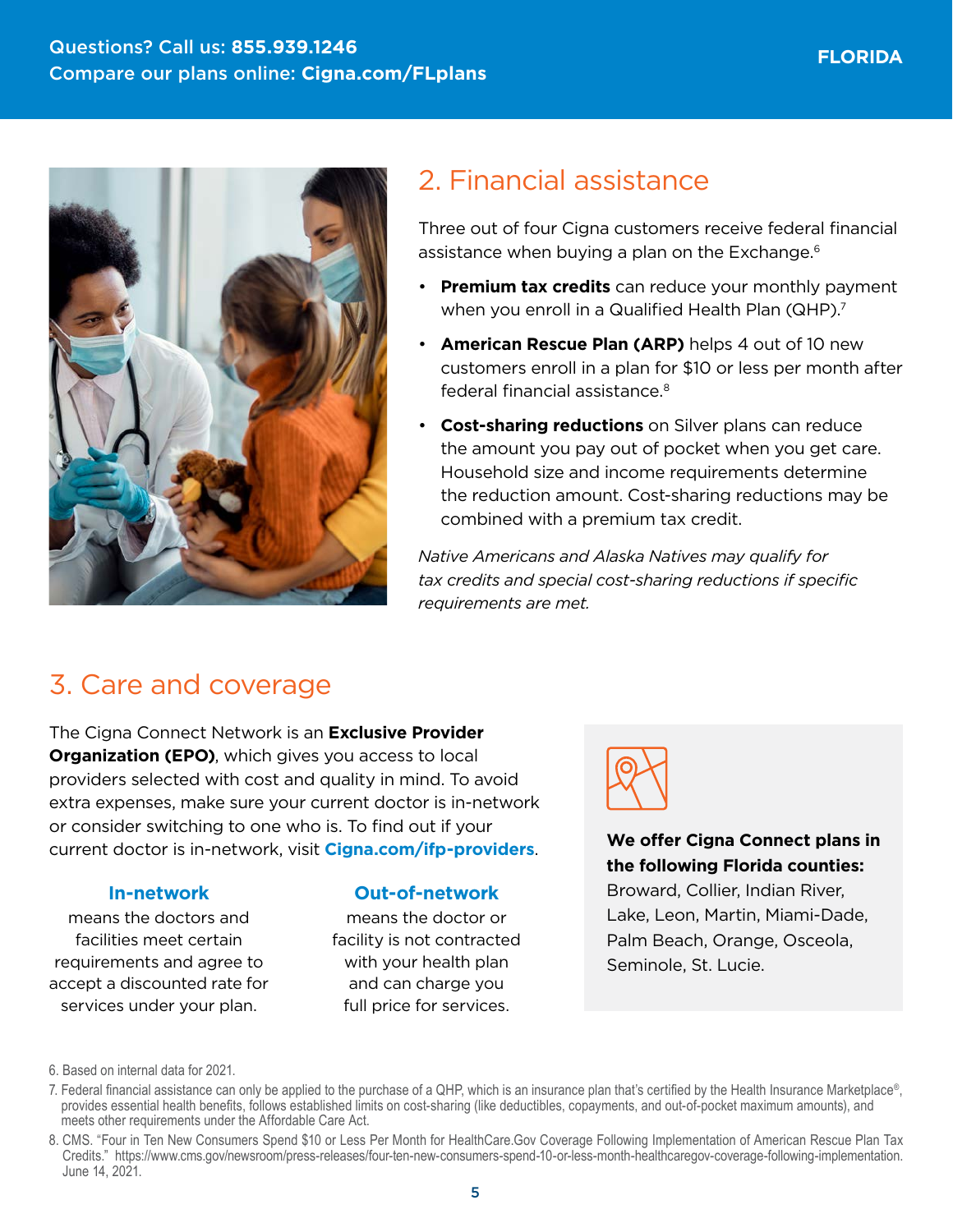

# Frequently asked questions.

## **Q Does the plan require a Primary Care Provider (PCP)?**

**A** No, Cigna Connect plans do not require a PCP to be a part of your care team, but it is encouraged. Your PCP acts as your team leader, helping keep you healthy and coordinating your care.

## **Q What if I need urgent care but my PCP can't see me?**

**A** If your PCP is not available, you can still access quality care through another in-network PCP, at an in-network urgent care center, at a convenience care clinic or through virtual care. If you have a life-threatening emergency, go to your nearest emergency room (ER).

## **Q How do I know if my prescriptions are covered?**

**A** You can find a plan-approved prescription drug list at **[Cigna.com/ifp-drug-list](http://Cigna.com/ifp-drug-list)**.



# Find more answers.

We hope you have a better understanding of your health plan options and consider a Cigna Connect plan for 2022. For more information, visit **[Cigna.com/FLplans](http://Cigna.com/FLplans)** or call **855.939.1246**.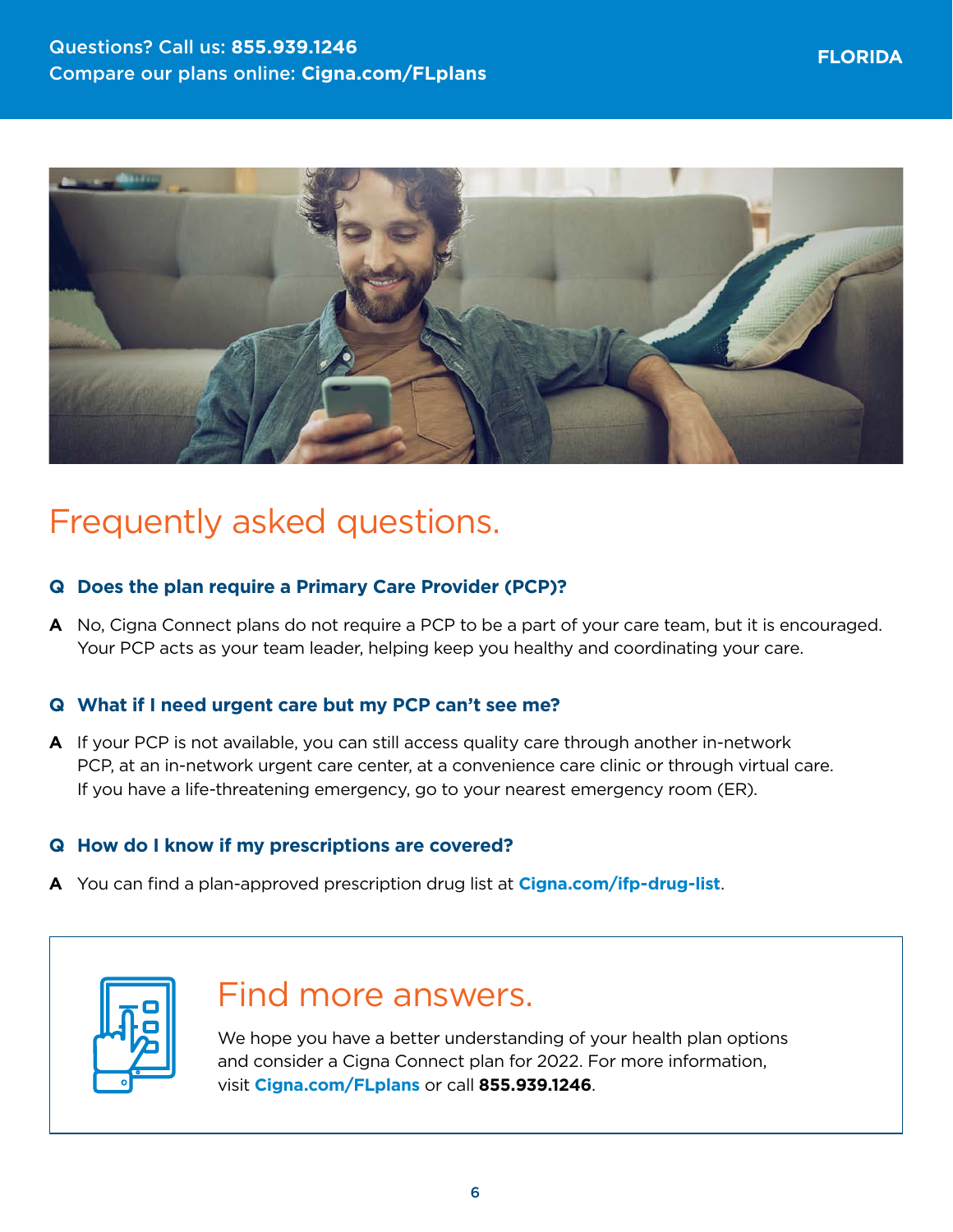

## **2022 Important Plan Disclosures**

Medical plan rates vary based on plan design, age, family size, geographic location (residential zip code) and tobacco use.

Rates for new medical policies/service agreements with a start date on or after 01/01/2022 are guaranteed through 12/31/2022. Thereafter, medical rates are subject to change on 75 days' prior notice.

Insurance policies/service agreements have exclusions, limitations, reduction of benefits and terms under which the policies/service agreements may be continued in force or discontinued. Medical applications are accepted during the annual Open Enrollment Period or within 60 calendar days of a qualifying life event. Benefits are provided only for those services that are medically necessary as defined in the policy/service agreement and for which the insured person has benefits.

Form Series for Cigna Health and Life Insurance Company:

Exclusive Provider: FL: FLINDEPO062021

The policy/service agreement may be canceled by Cigna due to failure to pay premium, fraud, ineligibility, when the insured no longer lives in the service area, or when Cigna ceases to offer policies/service agreements of this type or ceases to offer any plans in the individual market in the state, in accordance with applicable law. You may cancel the policy/service agreement on the first of the month following our receipt of your written notice. We reserve the right to modify the policy/service agreement, including plan provisions, benefits and coverages, consistent with state or federal law. Policies/service agreements renew on a calendar-year basis.

Cigna does not intentionally discriminate on the basis of race, color, national origin, disability, age, sex, gender identity, sexual orientation, or health status in the administration of the plan, including enrollment and benefit determinations.

For costs, and additional details about coverage, contact Cigna at 900 Cottage Grove Road, Hartford, CT 06152 or call **866.GET.CIGNA (866.438.2446)**.

No-cost language services are available. You can have an interpreter. You can get documents read to you and some sent to you in your language. For help, call us at **866.494.2111**.

Servicios de idiomas sin costo. Puede obtener un intérprete. Le pueden leer documentos y que le envíen algunos en español. Para obtener ayuda, llámenos al **866.494.2111**.



All Cigna products and services are provided exclusively by or through operating subsidiaries of Cigna Corporation, including Cigna Health and Life Insurance Company, Cigna HealthCare of Arizona, Inc., Cigna HealthCare of Georgia, Inc., Cigna HealthCare of Illinois, Inc., and Cigna HealthCare of North Carolina, Inc. The Cigna name, logo, and other Cigna marks are owned by Cigna Intellectual Property, Inc.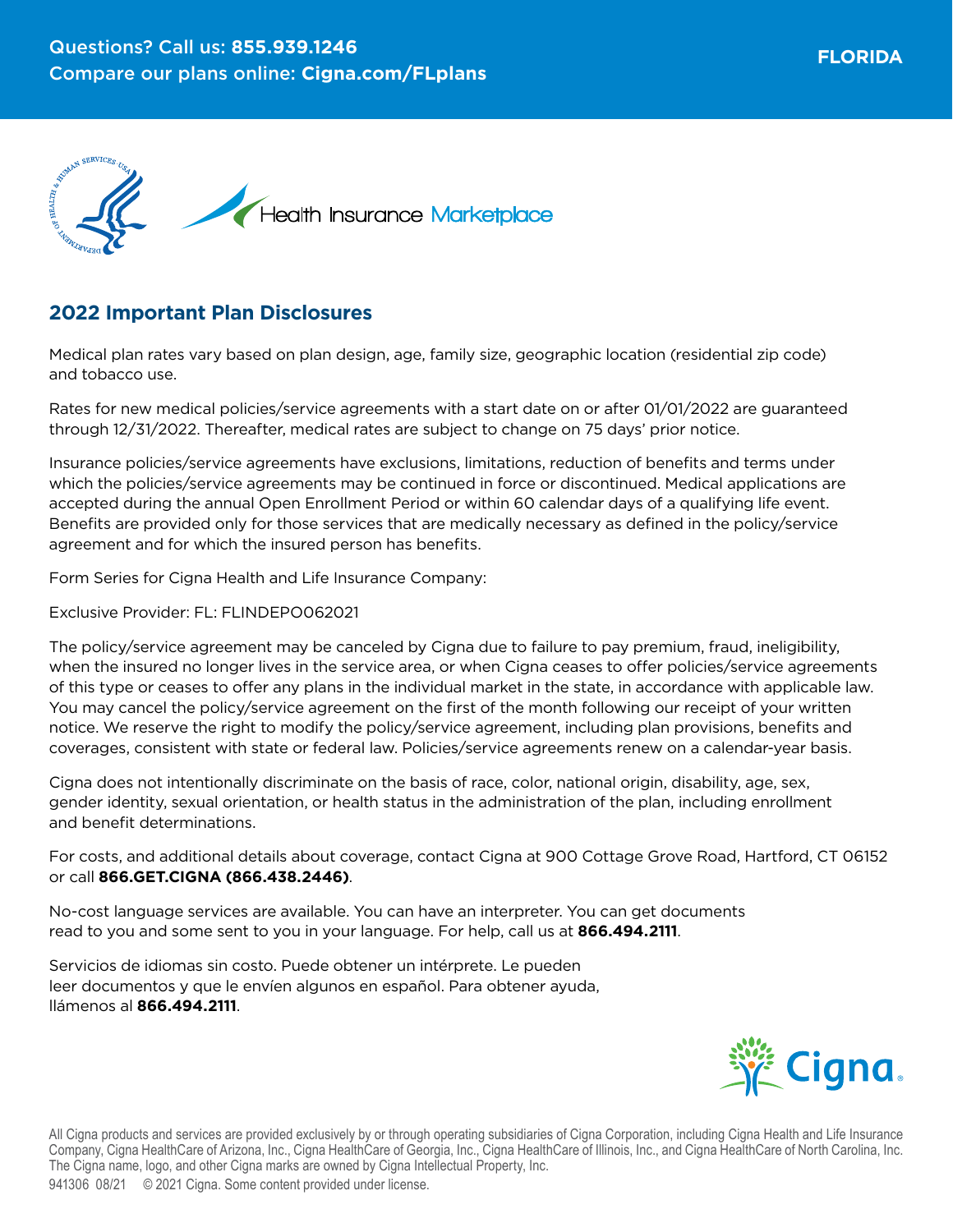# **PLANES DE SALUD DE CIGNA PARA 2022**

**Qué tiene que saber antes de elegir.**



**Cigna Health and Life Insurance Company** 941305SP 08/21

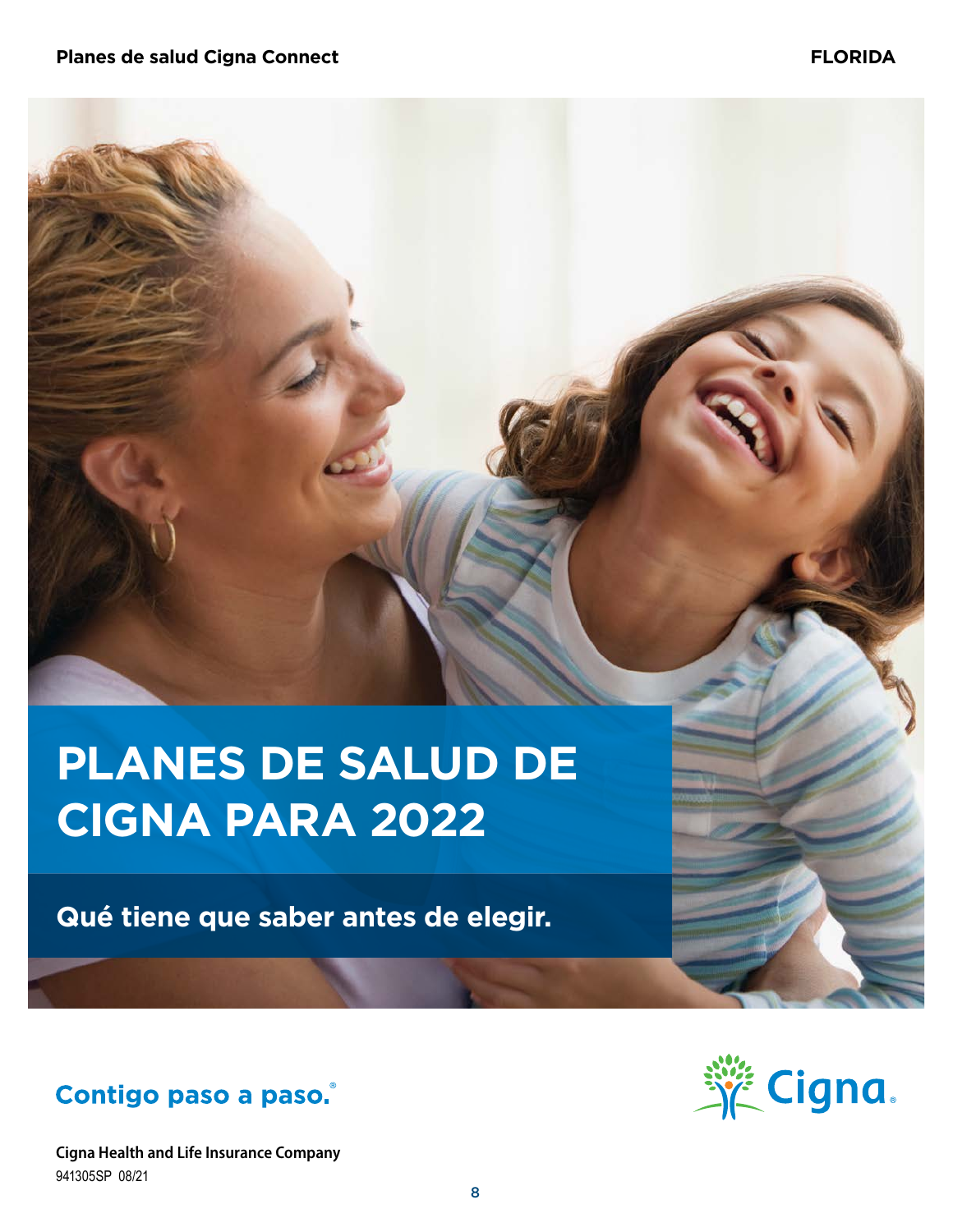# No se trata de acompañarle solo cuando está enfermo.

Cuidar nuestra salud es algo que deberíamos hacer toda la vida, e inscribirse en un plan de salud es una parte importante de ese cuidado. Por eso, en Cigna le damos las herramientas y el apoyo que necesita para poder tomar las mejores decisiones para su salud y su presupuesto. Use este folleto como guía o llame al **855.939.1246** para obtener ayuda con consideraciones importantes sobre el plan.

# Cada plan de salud individual y familiar de Cigna incluye:

## **La atención y el servicio que usted necesita.**

**\$0**

para cuidado preventivo<sup>1</sup>

**\$0** para atención virtual2

# **No se necesitan referencias**

para consultar a un especialista, pero su proveedor de cuidado primario (PCP) puede ayudarle a encontrar un especialista de la red

# **24/7/365**

Acceso permanente a un médico, enfermera o representante de Servicio al Cliente por teléfono o en **[myCigna.com](http://myCigna.com)**

# **Cigna One Guide®**

le brinda apoyo personalizado y ayuda con respuestas a todas sus preguntas sobre el plan

# **Las herramientas de transparencia de precios**

ayudan a estimar costos con anticipación y evitar facturas sorpresa

## **Cobertura para estos 10 beneficios de salud esenciales.**

- Servicios para pacientes ambulatorios (sin internación)
- Servicios de emergencia
- Hospitalización
- Cuidado por maternidad y del recién nacido
- Servicios de salud mental y para trastornos de consumo de sustancias, incluido el tratamiento de la salud del comportamiento
- Medicamentos con receta
- Servicios de rehabilitación y habilitación (que ayudan a los pacientes a adquirir, mantener o mejorar las habilidades necesarias para el normal desempeño en la vida cotidiana) y dispositivos
- Servicios de laboratorio
- Servicios preventivos y de bienestar y control de enfermedades crónicas
- Servicios pediátricos, incluida la atención bucodental y de la vista $3$
- 1. Los planes pueden variar. Incluye servicios de cuidado preventivo dentro de la red que cumplen con los requisitos. No todos los servicios de cuidado preventivo están cubiertos, lo que incluye la mayoría de las vacunas para viajes. Consulte los documentos del plan, donde encontrará una lista de servicios de cuidado preventivo cubiertos y no cubiertos.
- 2. Cigna le permite acceder a servicios de atención virtual exclusivos a través de un proveedor nacional de servicios de telesalud, MDLIVE, desde myCigna, como parte de su plan de salud. Los proveedores son exclusivamente responsables por cualquier tratamiento brindado a sus pacientes. Es posible que los servicios de videochat no estén disponibles en todas las áreas o con todos los proveedores. Este servicio es independiente de la red de su plan de salud y es posible que no esté disponible en todas las áreas. **El beneficio de atención virtual de \$0 para atención médica de condiciones agudas menores no está disponible para todos los planes. Es posible que se aplique un copago, coseguro o deducible para los planes con HSA y la atención médica de condiciones agudas no menores. La atención virtual no garantiza que se emitirá una receta.** Consulte los documentos del plan para tener una descripción completa de los servicios de atención virtual y sus costos, incluidos otros beneficios de telesalud/telemedicina. Para los clientes de IL, es posible que se necesite una referencia del proveedor de cuidado primario para las visitas virtuales a un especialista.
- 3. La atención dental pediátrica no está disponible en todos los estados. Algunos estados tienen planes dentales independientes con servicios pediátricos. Además, algunos estados tienen una opción de cobertura dental pediátrica agrupada para consumidores fuera del Intercambio.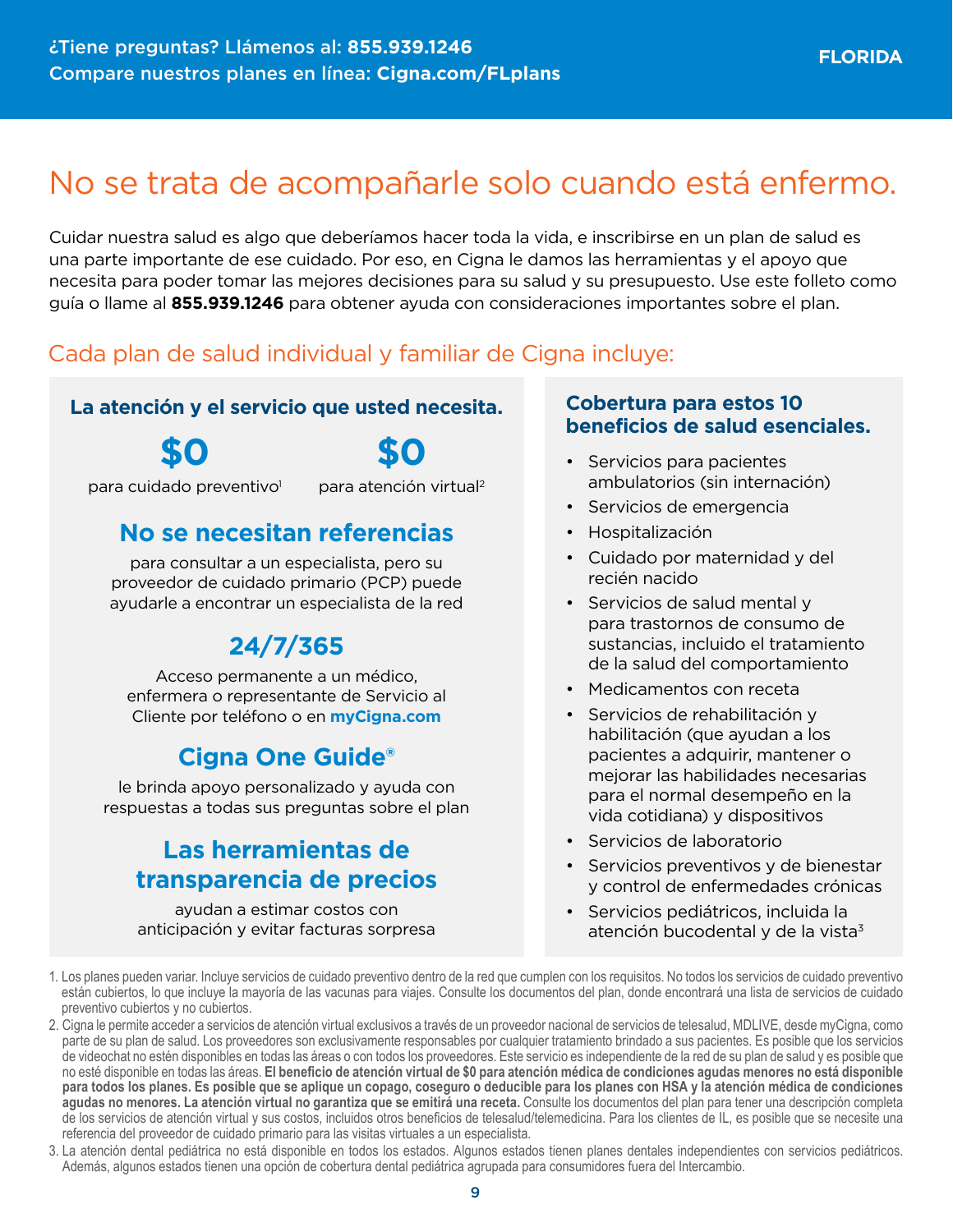### **Recompensas por tomar medidas saludables.**

#### **Cigna Take Control Rewards℠**

Gane hasta \$275 en puntos de recompensa por completar actividades educativas simples en línea. Luego podrá canjear sus puntos por recompensas o una tarjeta de débito para que los costos de cuidado de la salud sean más accesibles.4

#### **Cigna Healthy Rewards®**

Disfrute de descuentos en una amplia variedad de productos, programas y servicios para el cuidado de la salud y el bienestar, que incluyen:<sup>5</sup>





Envío de comidas

Membresías en centros de entrenamiento y dispositivos



Cuidado de la vista, cirugía LASIK, aparatos auditivos



Medicina alternativa

Productos de yoga y rutinas de ejercicios virtuales

## **Planes de especialidad**

Los planes de especialidad incluyen la misma cobertura que los planes de salud Cigna Connect, además de beneficios adicionales que le permiten controlar condiciones específicas de una manera más fácil y a precios más razonables.

- **Plan Enhanced Asthma COPD Care:** Pague \$20 o menos por un suministro para 30 días de medicamentos elegibles para el asma o la EPOC cubiertos, más \$0 por servicios de rehabilitación pulmonar, ciertas pruebas de función respiratoria y el oxígeno suplementario.
- **Planes Enhanced Diabetes Care:**  Pague \$0 de su bolsillo por un suministro para 30 días de insulina y medicamentos para la diabetes elegibles cubiertos, más asesoría en materia de nutrición, ciertos análisis de laboratorio, exámenes y suministros para la diabetes.



- 4. El Programa Cigna Take Control Rewards<sup>§M</sup> está disponible en todos los estados para todos los suscriptores primarios que sean titulares activos de pólizas de planes médicos individuales y familiares de Cigna y tengan 18 años o más. Es posible que todas las recompensas se consideren un ingreso sujeto a impuestos. Comuníquese con su asesor fiscal personal para conocer más detalles. La participación en el programa y el canje de recompensas dependen de que las primas calificadas estén al día y totalmente pagadas.
- 5. **Los programas Healthy Rewards NO son un seguro**. En cambio, estos programas ofrecen un descuento en el costo de ciertos bienes y servicios. El cliente debe pagar la totalidad del costo con descuento. Algunos de los programas Healthy Rewards no están disponibles en todos los estados, y los programas pueden interrumpirse en cualquier momento. Los proveedores participantes son exclusivamente responsables de sus bienes y servicios.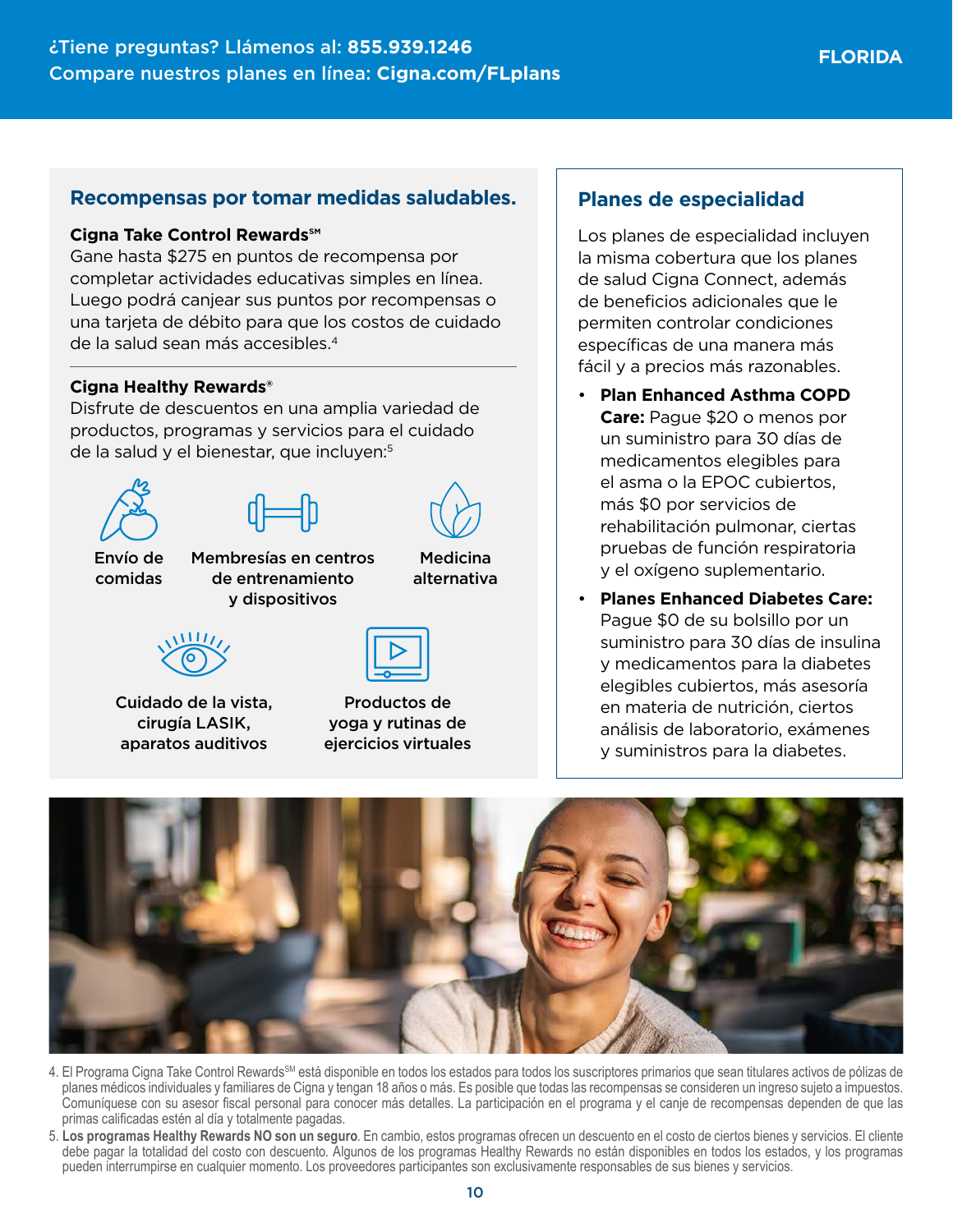

# Tres cosas para tener en cuenta antes de elegir.

# 1. Costo

Elija un plan que se ajuste a su presupuesto. Cada plan tiene diversos costos. Estos incluyen:

- **Prima.** Es lo que paga todos los meses para mantener su cobertura.
- **Deducible.** Es la cantidad fija que paga de su bolsillo por servicios médicos cubiertos antes de que su seguro empiece a compartir el costo.
- **Coseguro.** Una vez que ha alcanzado su deducible anual, usted paga un porcentaje de los servicios médicos cubiertos y su plan de salud paga el resto.
- **Copagos.** Es la cantidad fija que paga por visitas al médico, medicamentos con receta u otros servicios médicos.

#### **Los planes están disponibles en tres niveles de**

**metales.** Cada uno está disponible en el Intercambio y paga diferentes cantidades del costo total del cuidado de una persona promedio. Cuanto más alto es el nivel de metal, más gastos cubre su plan. Para obtener más información, consulte el "Resumen de beneficios" en **[Healthcare.gov](http://Healthcare.gov)**.

La cantidad promedio que paga su plan de salud

La cantidad promedio que paga usted

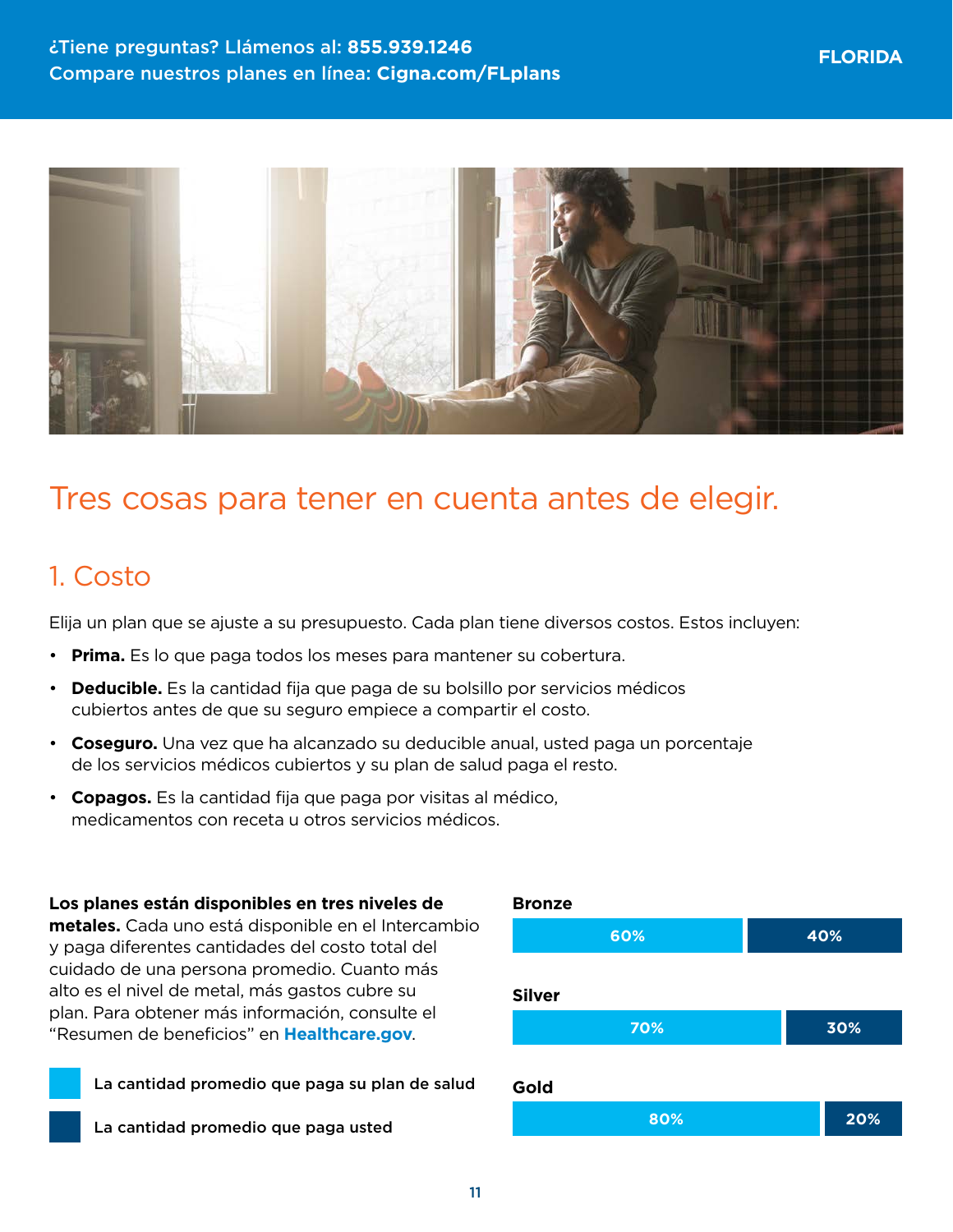

# 2. Asistencia financiera

Tres de cada cuatro clientes de Cigna reciben asistencia financiera federal al comprar un plan en el Intercambio.6

- **Los créditos fiscales sobre las primas** pueden reducir su pago mensual cuando se inscribe en un Plan de salud calificado (QHP, por sus siglas en inglés).<sup>7</sup>
- **El Plan Estadounidense de Rescate (ARP, por sus siglas en inglés)** ayuda a 4 de cada 10 clientes nuevos a inscribirse en un plan por \$10 o menos por mes, después de recibir asistencia financiera federal.<sup>8</sup>
- **Las reducciones en los costos compartidos** de los planes Silver pueden reducir la cantidad que usted paga de su bolsillo cuando se atiende. Los requisitos de tamaño e ingresos del grupo familiar determinan la cantidad de las reducciones. Las reducciones en los costos compartidos pueden combinarse con un crédito fiscal sobre la prima.

*Los amerindios y los nativos de Alaska pueden recibir créditos fiscales y reducciones en los costos compartidos especiales si se cumplen determinados requisitos.*

# 3. Atención y cobertura

La red Connect de Cigna es una **Organización de Proveedores Exclusivos (EPO, por sus siglas en inglés)** que le brinda acceso a proveedores locales seleccionados en función del costo y la calidad. Para evitar gastos extra, asegúrese de que su médico actual pertenezca a la red o considere cambiarse a uno que atienda dentro de la red. Para averiguar si su médico actual pertenece a la red, visite **[Cigna.com/ifp-providers](https://www.Cigna.com/ifp-providers)**.

## **Dentro de la red**

significa que los médicos y los centros cumplen con determinados requisitos y están de acuerdo con aceptar una tarifa con descuento por los servicios que cubre su plan.

## **Fuera de la red**

significa que el médico o el centro no tiene contrato con su plan de salud y puede cobrarle el precio total por los servicios.



**Ofrecemos planes Cigna Connect en los siguientes condados de Florida:**

Broward, Collier, Indian River, Lake, Leon, Martin, Miami-Dade, Palm Beach, Orange, Osceola, Seminole, St. Lucie.

<sup>6.</sup> Basado en datos internos para 2021.

<sup>7.</sup> La asistencia financiera federal solo puede aplicarse a la compra de un QHP, que es un plan de seguros certificado por el mercado de seguros de salud Health Insurance Marketplace® que proporciona beneficios de salud esenciales, sigue límites establecidos sobre el costo compartido (como deducibles, copagos y cantidades de desembolso máximo) y cumple con otros requisitos en virtud de la Ley de Cuidado de Salud a Bajo Precio.

<sup>8.</sup> CMS. "Four in Ten New Consumers Spend \$10 or Less Per Month for HealthCare.Gov Coverage Following Implementation of American Rescue Plan Tax Credits".<https://www.cms.gov/newsroom/press-releases/four-ten-new-consumers-spend-10-or-less-month-healthcaregov-coverage-following-implementation>. 14 de junio de 2021.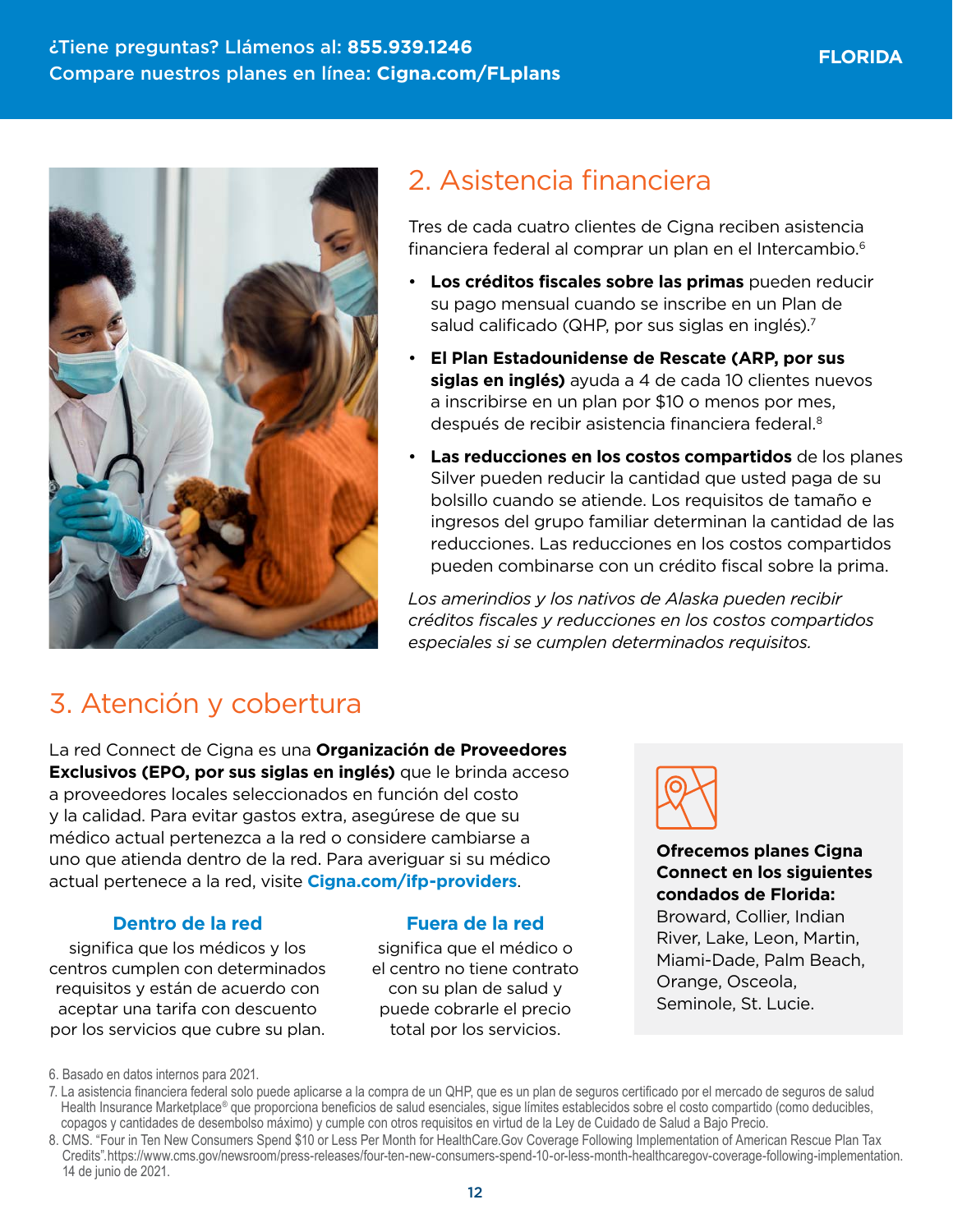

# Preguntas frecuentes.

#### **P ¿El plan requiere un proveedor de cuidado primario (PCP)?**

**R** No, en los planes Cigna Connect no es necesario que un PCP forme parte de su equipo de cuidados, pero se recomienda. Su PCP se desempeña como líder de su equipo y le ayuda a mantenerse saludable y a coordinar su cuidado.

#### **P ¿Qué debo hacer si necesito cuidado de urgencia y mi PCP no puede verme?**

**R** Si su PCP no está disponible, de todos modos podrá recibir atención de calidad a través de otro PCP de la red, en un centro de cuidado de urgencia de la red, en una clínica de acceso fácil o a través de la atención virtual. Si tiene una emergencia que pone en riesgo su vida, vaya a la sala de emergencias más cercana.

#### **P ¿Cómo sé si mis medicamentos con receta están cubiertos?**

**R** Para encontrar una lista de medicamentos con receta aprobada por el plan, visite **[Cigna.com/ifp-drug-list](http://Cigna.com/ifp-drug-list)**.



# Encuentre más respuestas.

Esperamos que entienda mejor sus opciones de planes de salud y que considere inscribirse en un plan Cigna Connect para 2022. Para obtener más información, visite **[Cigna.com/FLplans](http://cigna.com/flplans)** o llame al **855.939.1246**.